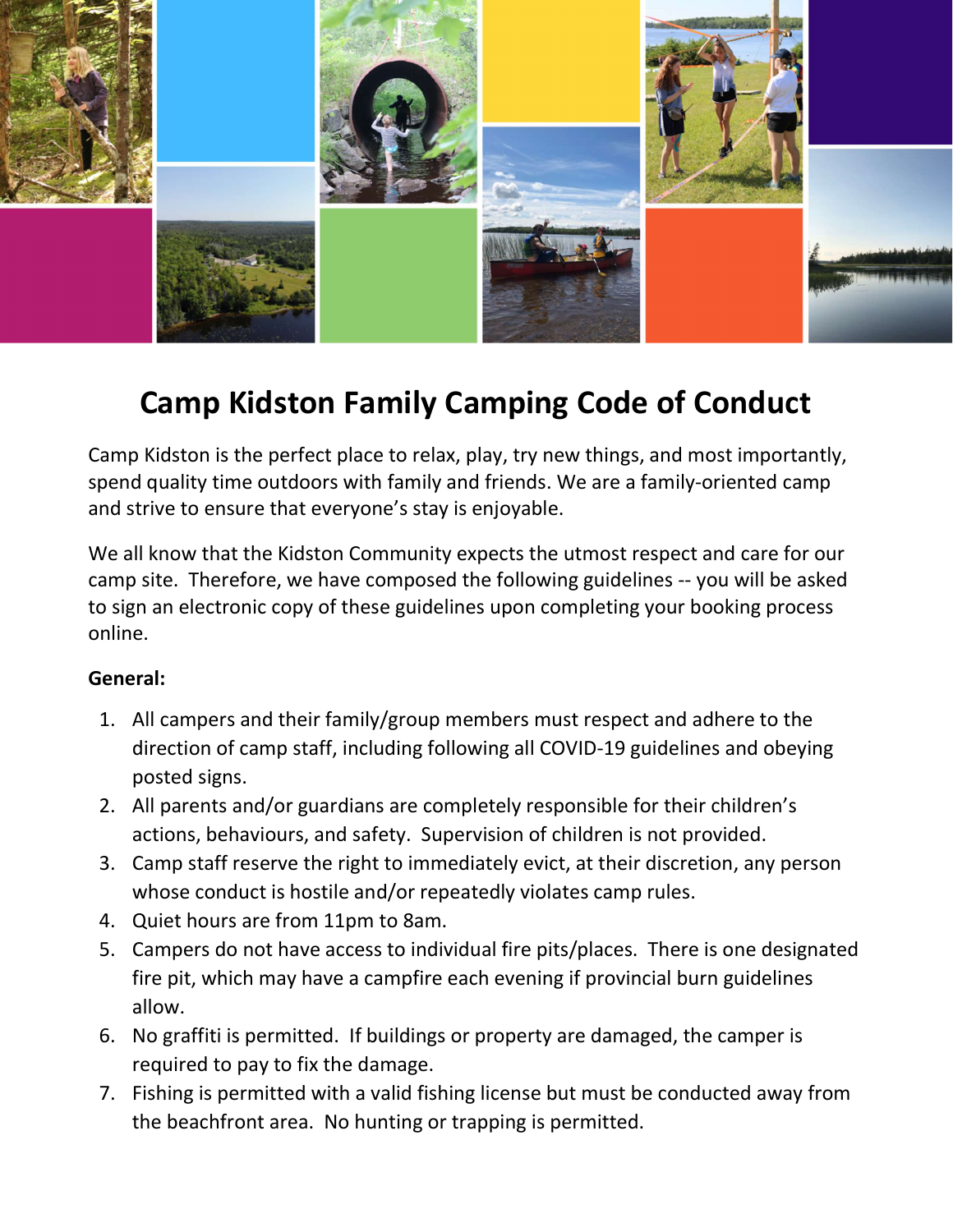- 8. Generators are not permitted.
- 9. Food must be stored so that animals will not be able to access it. Garbage/ recycling should be sorted properly and removed from cabins nightly.
- 10. COVID-19 protocols will be in place. A reminder email with up-to-date guidelines will be sent prior to your arrival.
- 11. Due to the camp session schedule in 2022, access to the staffhouse and main kitchen will not be permitted.

## Alcohol/Smoking:

- 12. Consumption of alcohol:
	- a. Is permitted in a responsible manner, in and directly around the cabin to which you are assigned.
	- b. Cans and/or boxes are permitted. Glass is not permitted.
	- c. Disorderly conduct will not be tolerated and is grounds for immediate removal from Camp Kidston.
- 13. Smoking is only permitted in the designated smoking area.

#### Animals:

14. Family dogs are permitted in the cabins and must be leashed at all other times. They can use the waterways, but not within the beachfront area. Dogs are strictly the responsibility of their owners, who must ensure that their dog is wellbehaved, properly cared for, and properly cleaned up after. Service dogs are welcome.

#### RVs/Trailers:

- 15. RVs and Trailers are not permitted to dump their grey water or sewage at Camp Kidston.
- 16. RVs and Trailers are not permitted to plug their unit into Camp Kidston electrical outlets.

#### Cabins:

- 17. Absolutely no graffiti is permitted inside cabins.
- 18. Camp stoves and other fuel-operated devices cannot be used inside cabins or buildings.
- 19. Upon departure, cabins must be left clean: swept, garbage removed, and all personal belongings removed.